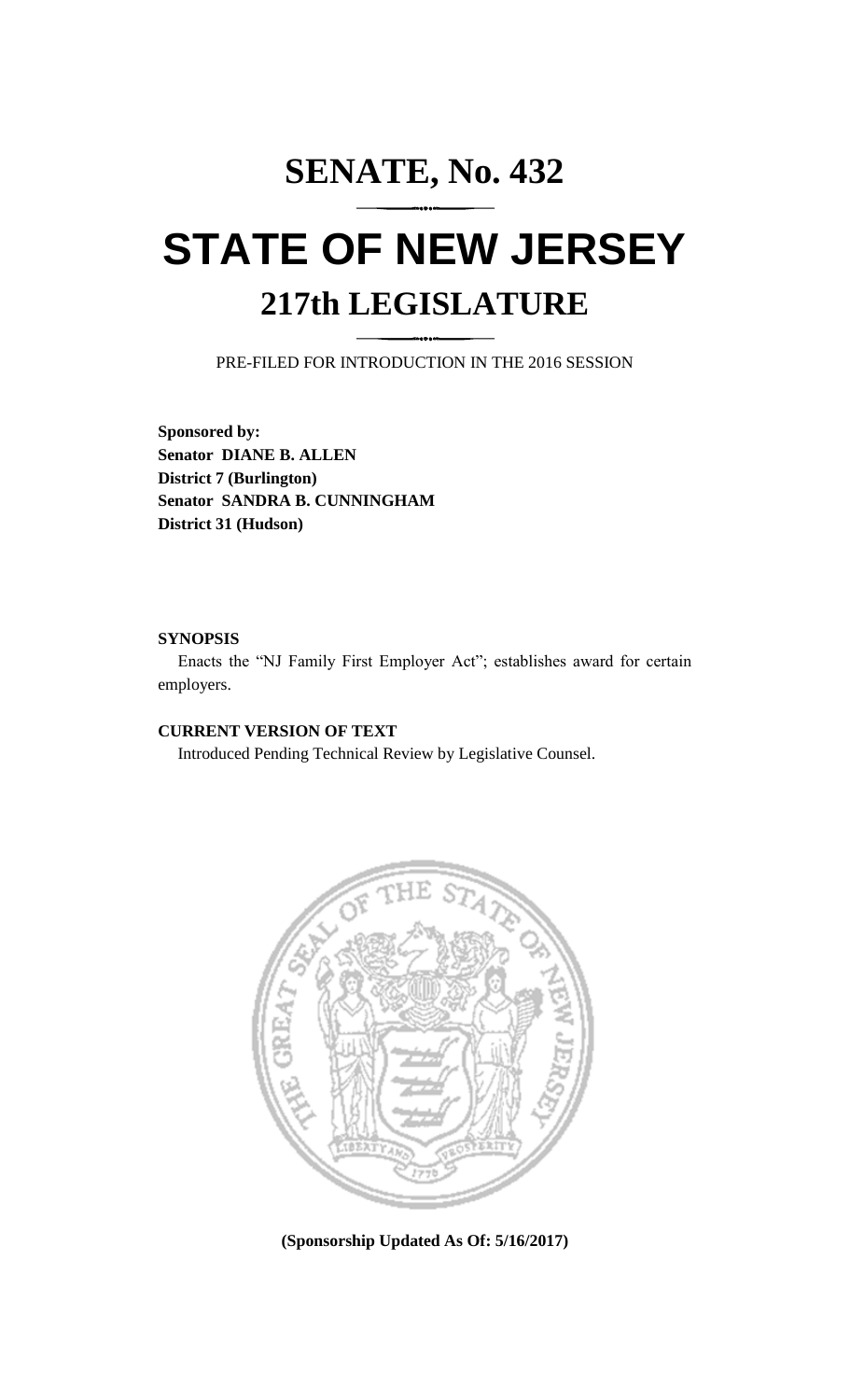#### **S432** ALLEN, CUNNINGHAM

 $\mathcal{D}$ 

 **AN ACT** establishing an award for family friendly employers and supplementing Title 34 of the Revised Statutes. **BE IT ENACTED** *by the Senate and General Assembly of the State of New Jersey:* 1. This act shall be known and may be cited as the "NJ Family First Employer Act." 2. As used in this act: "Commissioner" means the Commissioner of Labor and Workforce Development. "Employer" means a sole proprietorship, partnership, corporation, limited liability company, association or any other business entity or a nonprofit organization. "Male-dominated industry" means an industry or profession for which 25% or less of the national workforce is comprised of females as determined by the commissioner. 3. The commissioner shall establish and maintain a program to designate employers located in this State as "NJ Family First Employers." The "NJ Family First Employer" designation shall be awarded only to employers that, at a minimum, meet the following criteria: a. Demonstrate that female employees have equal opportunity to advance to leadership positions in the workplace; b. Provide, if appropriate to the employer's needs, flexible work arrangements for both female and male employees, including, but not limited to, the use of sick leave for family illness, flexible scheduling or compressed work time opportunities for employees with children, and part-time work; c. Make available child care facilities or services and qualify for the federal "Employer-provided child care credit" pursuant to section 45F of the federal Internal Revenue Code (26 U.S.C. s.45F), or make available child care facilities or services and qualify for an employer-provided child care tax credit in this State; d. Create and implement mentorship or leadership programs for female employees, or alternatively, arrange and provide financial support for female employees to attend leadership training conferences hosted by third parties during normal working hours; and e. If the employer's main industry is a male-dominated industry, actively engage the community in which the employer is located by sending highly qualified employees to schools, career fairs, and other appropriate settings in the community to promote the positive aspects of that industry to females, including, but not limited to, the industry's average compensation and employee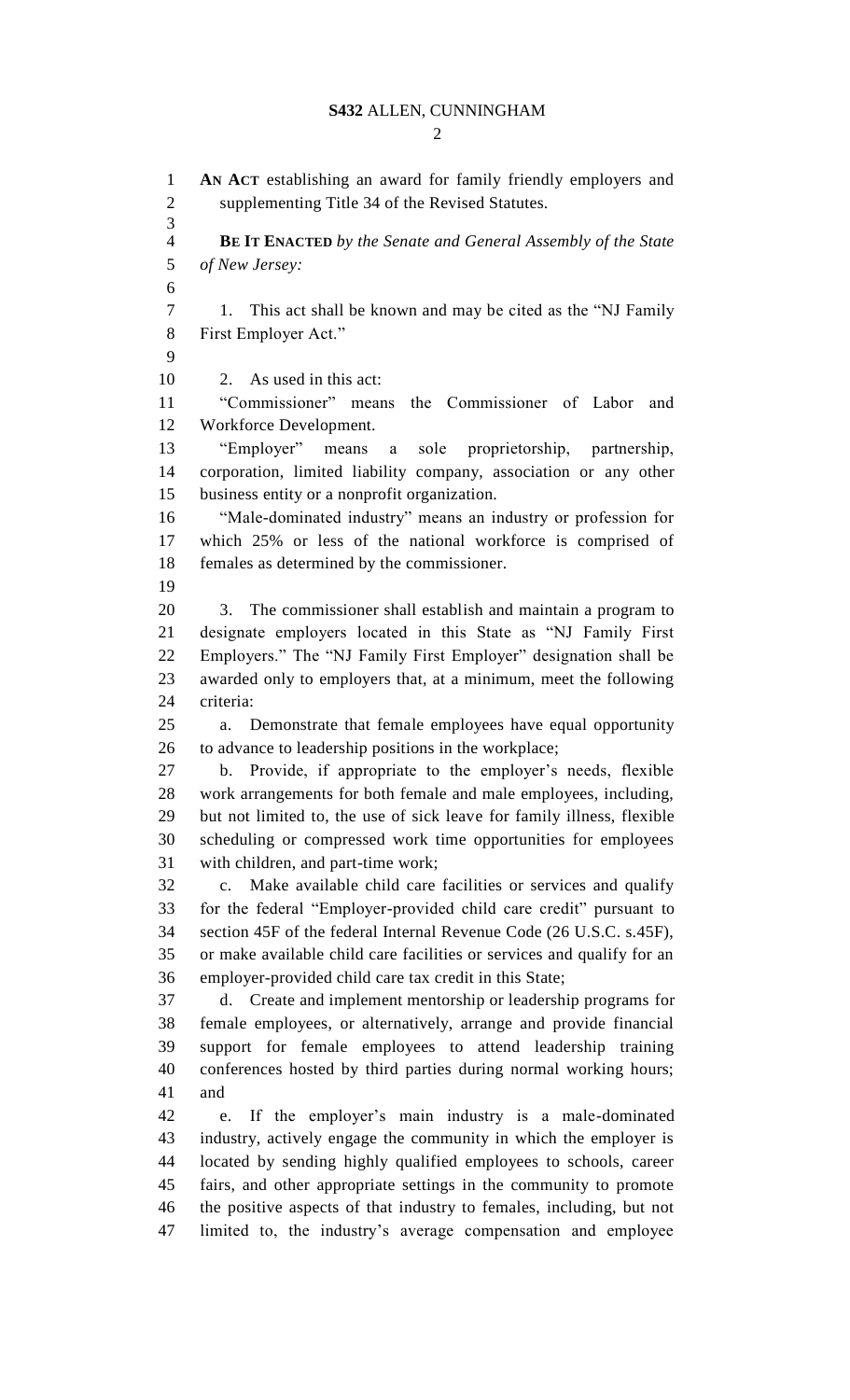benefits, the industry's balance of work and personal life, and the

impact the industry has on the community, nation, and world.

 4. a. The commissioner shall establish procedures by which an employer may apply and be awarded an annual "NJ Family First Employer" designation. The application for an award shall require the following: (1) The employer's name and address, and description of the type of business or industry in which the employer is engaged; (2) Verifiable evidence provided by the employer proving that the employer has met the criteria established pursuant to section 3 of this act; and (3) The signature of the employer, or the employer's representative or designee, attesting to the validity of the evidence provided by the employer in the application pursuant to paragraph (2) of subsection a. of this section. b. The commissioner shall establish procedures by which an employer who has previously been awarded an annual "NJ Family First Employer" designation may apply for a renewal of the award. c. The commissioner shall revoke an award received by any

 employer who knowingly or purposefully provides false information on an application required pursuant to this section. 

 5. A notification of any award, renewal of an award, or revocation of an award of the "NJ Family First Employer" designation pursuant to section 4 of this act shall be delivered to the employer in writing or electronically in a timely manner. 

 6. a. The commissioner shall create a logo or emblem which an employer who has been awarded the "NJ Family First Employer" designation may use in the promotion of that employer.

 b. An employer shall not advertise, or in any way imply in any advertisement, that the employer is a "NJ Family First Employer" if that employer has not received an award, if the award has not been renewed, or if an award was revoked, pursuant to section 4 of this act.

 7. The commissioner shall publish a list, available to the public, and available on the Internet, of employers that are awarded the "NJ Family First Employer" designation. The list shall be updated no less than three times in any 12 month period in order to add the names of employers that have received an award or delete the names of employers that have had an award revoked or that have not renewed their award pursuant to section 4 of this act. 

 8. The commissioner shall adopt, pursuant to the "Administrative Procedure Act," P.L.1968, c.410 (C.52:14B-1 et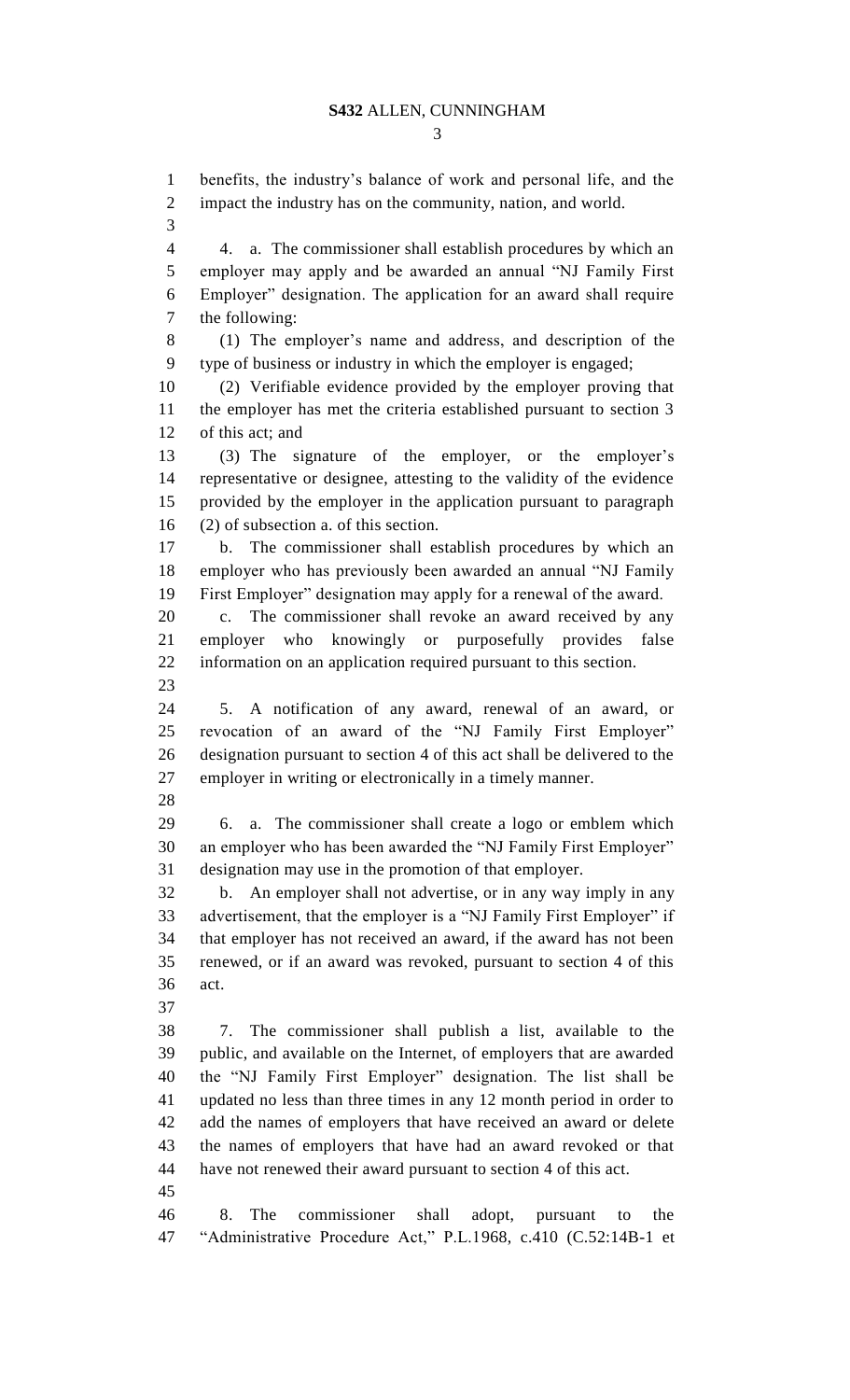# **S432** ALLEN, CUNNINGHAM

| $\mathbf{1}$   | seq.), rules and regulations as necessary to effectuate the purposes   |
|----------------|------------------------------------------------------------------------|
| $\overline{2}$ | of this act.                                                           |
| 3              |                                                                        |
| $\overline{4}$ | 9.<br>This act shall take effect immediately.                          |
| 5              |                                                                        |
| 6              |                                                                        |
| $\overline{7}$ | <b>STATEMENT</b>                                                       |
| 8              |                                                                        |
| 9              | This bill enacts the "NJ Family First Employer Act." The bill          |
| 10             | requires the Commissioner of Labor and Workforce Development to        |
| 11             | establish and maintain a program to designate employers located in     |
| 12             | this State as "NJ Family First Employers."                             |
| 13             | The bill provides that the "NJ Family First Employer"                  |
| 14             | designation will be awarded only to employers that, at a minimum,      |
| 15             | meet the following criteria:                                           |
| 16             | Demonstrate that female employees have equal opportunity<br>1.         |
| 17             | to advance to leadership positions in the workplace;                   |
| 18             |                                                                        |
|                | 2. Provide, if appropriate to the employer's needs, flexible           |
| 19             | work arrangements for both female and male employees, including,       |
| 20             | but not limited to, the use of sick leave for family illness, flexible |
| 21             | scheduling or compressed work time opportunities for employees         |
| 22             | with children, and part-time work;                                     |
| 23             | Make available child care facilities or services and qualify<br>3.     |
| 24             | for the federal "Employer-provided child care credit," or make         |
| 25             | available child care facilities or services and qualify for an         |
| 26             | employer-provided child care tax credit in this State;                 |
| 27             | 4. Create and implement mentorship or leadership programs for          |
| 28             | female employees, or alternatively, arrange and provide financial      |
| 29             | support for female employees to attend leadership training             |
| 30             | conferences hosted by third parties during normal working hours;       |
| 31             | and                                                                    |
| 32             | If the employer's main industry is a male-dominated<br>5.              |
| 33             | industry, actively engage the community in which the employer is       |
| 34             | located by sending highly qualified employees to schools, career       |
| 35             | fairs, and other appropriate settings in the community to promote      |
| 36             | the positive aspects of that industry to females.                      |
| 37             | Under the bill, the commissioner must establish procedures by          |
| 38             | which an employer may apply and be awarded an annual "NJ               |
| 39             | Family First Employer" designation.                                    |
| 40             | The bill requires the commissioner to revoke an award received         |
| 41             | by any employer who knowingly or purposefully provides false           |
| 42             | information on an application required by the bill.                    |
| 43             | The bill requires the commissioner to create a logo or emblem          |
| 44             | which an employer who has been awarded the "NJ Family First            |
| 45             | Employer" designation may use in the promotion of that business.       |
| 46             | The bill also prohibits an employer from advertising, or in any way    |
| 47             | implying in any advertisement, that the employer is a "NJ Family       |
|                |                                                                        |